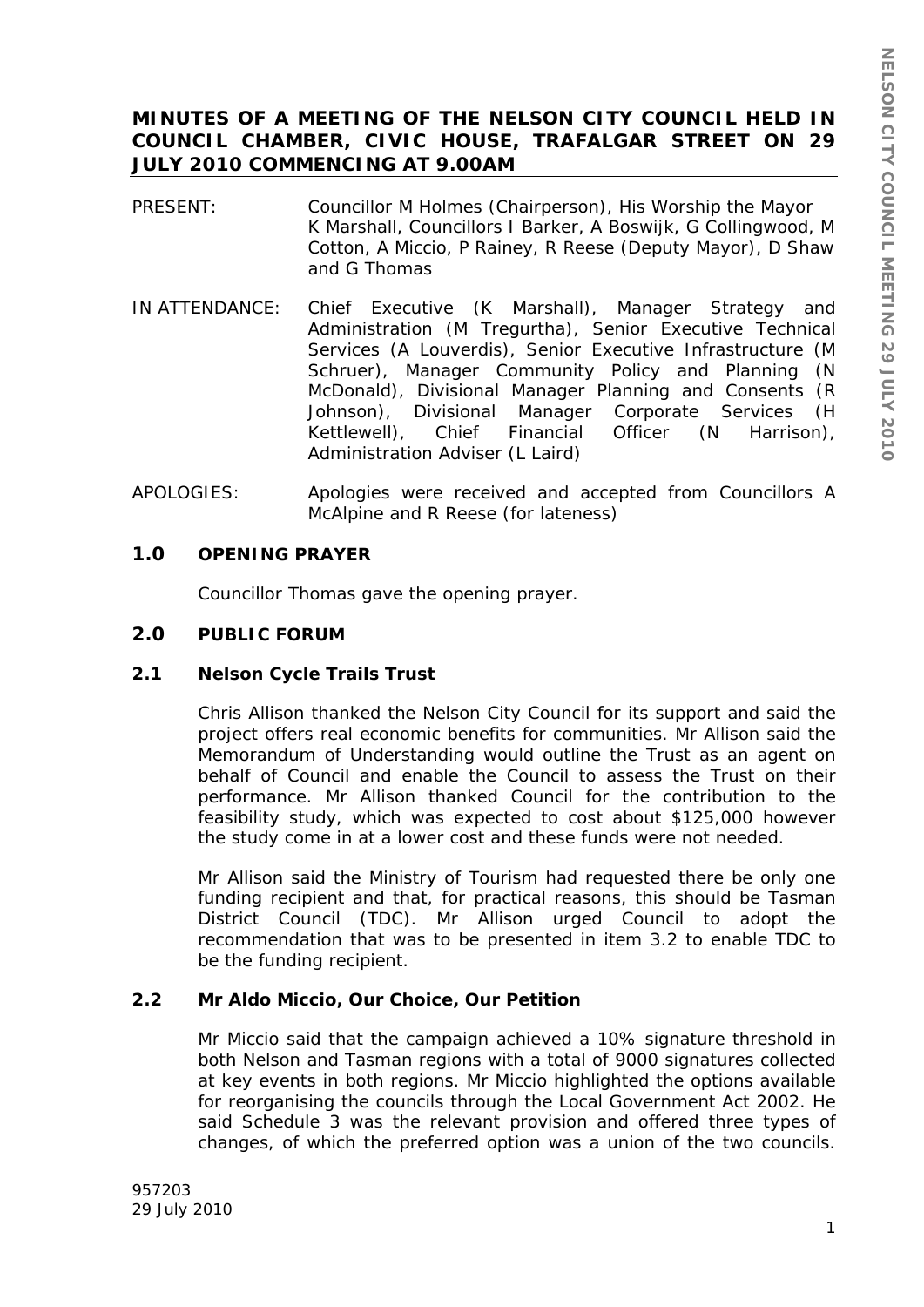The legislation requires councils to choose one whole option, and not attributes of them all.

Attendance: Councillor Reese entered the meeting 9.15am.

The two regions have one community of interest (culturally, geographically and a shared workforce and infrastructure), he said, and this was the main reason for pursuing an amalgamation. Mr Miccio said one council could ease the lives of residents and could also offer costs savings and efficiencies. Mr Miccio stated his support for an amalgamation and urged the Council to publicly recognise this project and its goals and that later in the meeting he would be proposing a motion:

*THAT the NCC supports the independent Local Government Commission investigation into council options for the region.*

Mr Miccio outlined the next steps which would include choosing an Electors Representative, consulting with the Local Government Commission, drafting a reorganisation scheme which would then be released for public consultation.

When asked if he had consulted with the Minister of Local Government, Mr Miccio responded that he had and said Rodney Hide was supportive of the process. Mr Miccio said that all Councillors had received notice of this project at the start and that a large number of people have been involved since.

Mr Miccio was asked how he would respond to some of the negativity towards this project, and the possibility that a council may not publicly acknowledge the proposal? Mr Miccio said there are Councillors in both regions who have publicly supported the concept and who have spoken publicly about the practicalities to be gained in an amalgamation and that the final decision would come down to the voters.

## **2.3 Brook Street Residents**

Mr Andrew Rose thanked Council for the opportunity to present and welcomed the Brook Valley residents in the public gallery. Mr Rose presented a petition from about 150 neighbours affected by the proposed development.

Mr Rose presented a copy of the Parks and Reserves Activity Management Plan 2009 - 2019 which he said highlighted the need for a neighbourhood park in the Tantragee area. He said that the ex-OK Corral site was the only suitable piece of land for such a park in that part of the Brook Valley and Mr Rose urged Council to designate it a reserve for use by the community.

In proposing to gift the site to the Nelson Tasman Housing Trust, Council was giving away approximately \$500,000 of ratepayers assets and money (including the value of the land, GST and development fees), Mr Rose said. He added that this proposed gift was worth more than the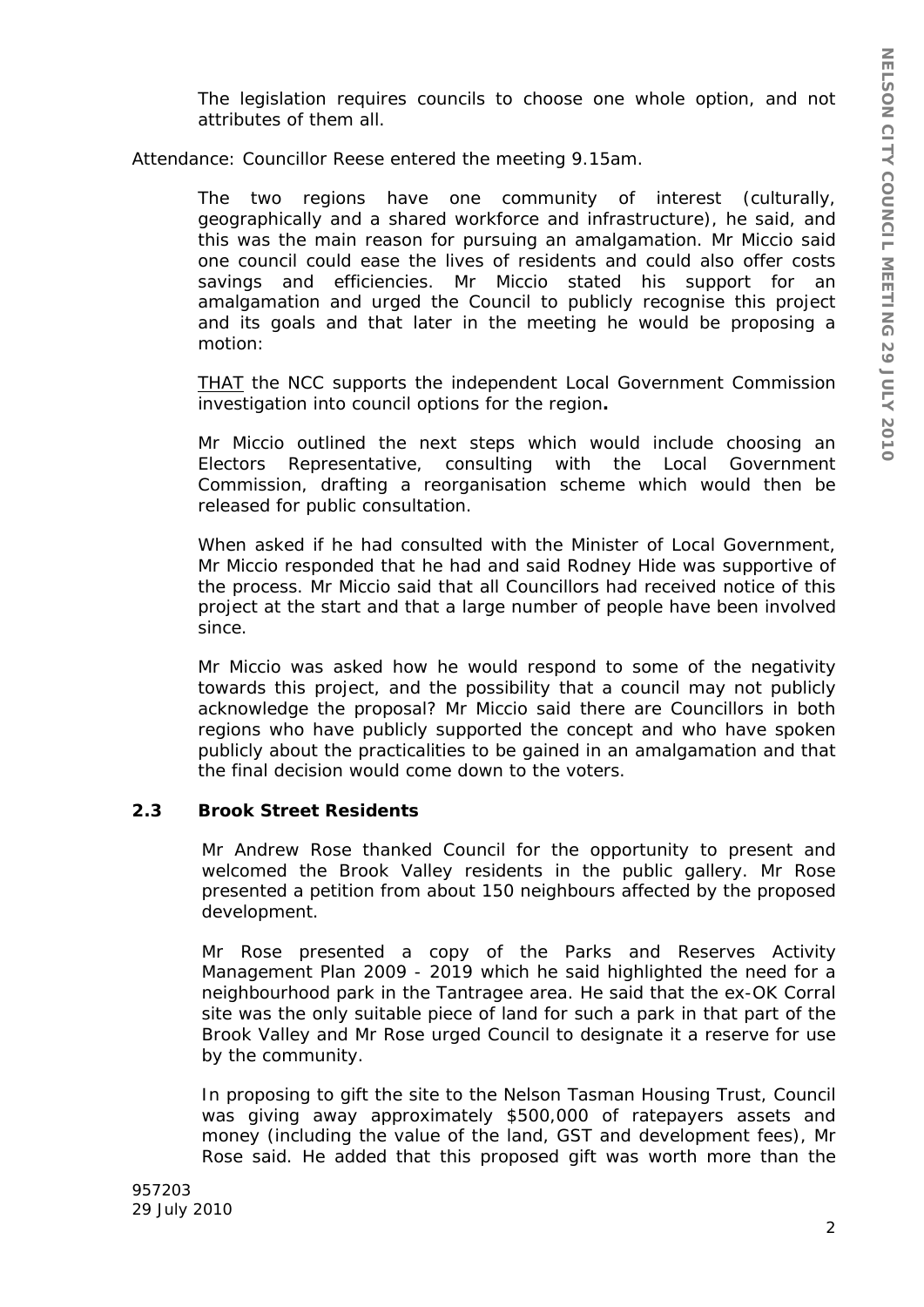amount distributed through community grants and contracts and that this proposal had not been subject to Annual Plan or Community Plan processes.

Mr Rose said consultation had been minimal and that initially residents had two weeks to respond and no information was made available in either Live Nelson or on the website. There was no policy framework to guide community housing decisions as the Social Wellbeing Policy was still in draft form. Mr Rose said Council should hold off in making a decision where there is no policy in place to back the decision.

Mr Rose said he felt that the site was not well located, prone to flooding and was cold. There were no shops or amenities close by and town was a 45 minute walk. The fact that no garaging was to be provided for the tenants was of concern to Mr Rose and he said tenants would park their cars on the road.

When asked what his preference for this piece of land would be, Mr Rose said the petitioners would like it to remain as it is and become a designated neighbourhood park.

## **3.0 CONFIRMATION OF MINUTES**

15 July 2010

Resolved

*THAT the minutes of the ordinary meeting of the Nelson City Council, held on Thursday 15 July 2010, be confirmed as a true and correct record subject to the words New Zealand being substituted for the words Nelson to read 'New Zealand Community Trust' on pg 5 of the minutes.* 

Boswijk/Barker Carried

## **4.0 REPORTS POLICY**

## **4.1 Brook Street Housing Proposal – Update July 2010**

Document No. 942156, agenda pages 8-70 refer

Manager Cultural, Social and Recreation Service, Kath Inwood introduced Keith Preston, Chairman of the Nelson Tasman Housing Trust (the Trust) and Natalia Harrington from Hybrid Homes. Ms Inwood informed Council that Nelson had one of the highest rates of housing un-affordability behind Auckland and Queenstown.

Ms Inwood advised that 120 letters (covering residents in a large area around the proposed site) had been sent out during the consultation and that 43 submissions were received.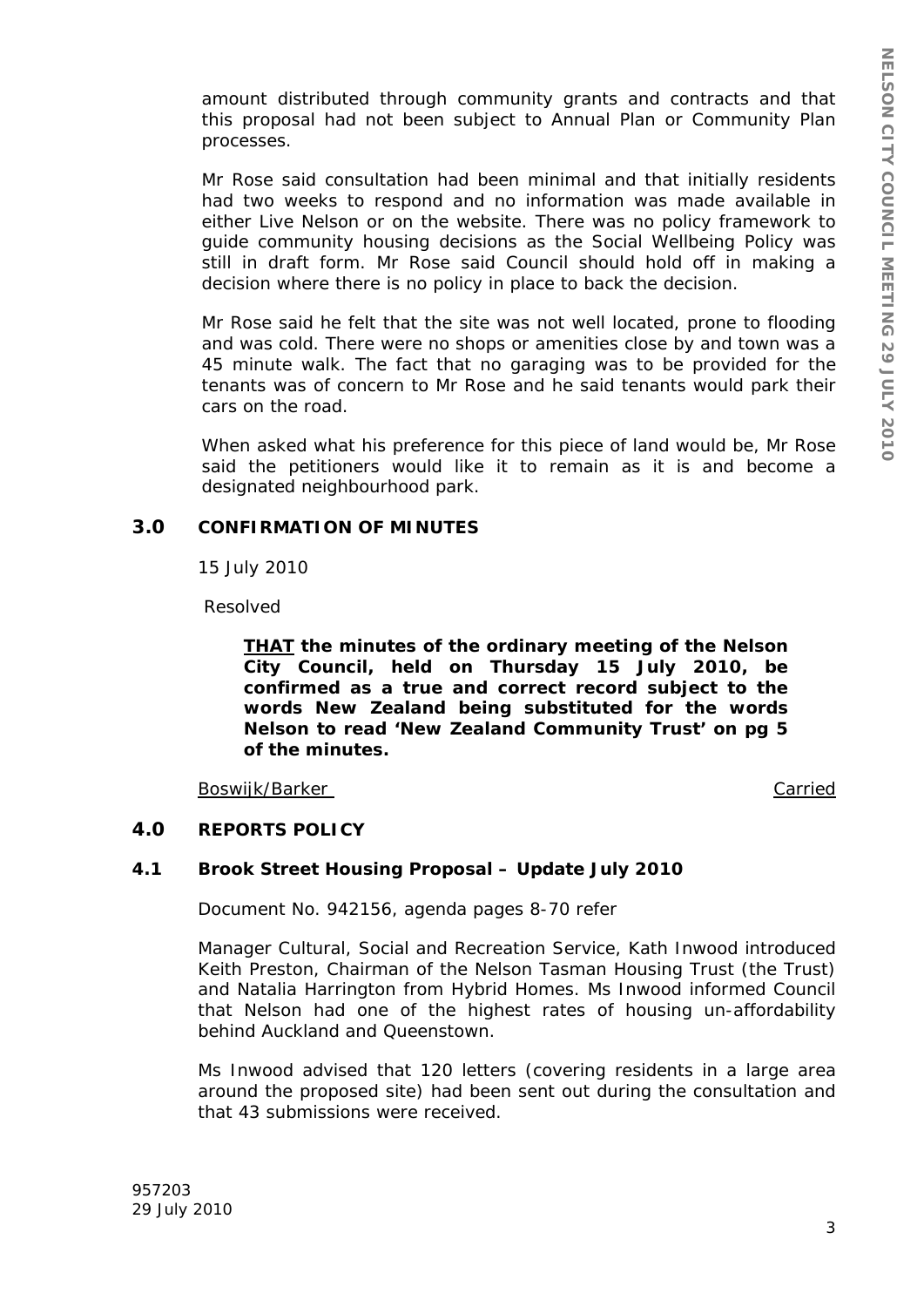Mr Preston informed Council about the Trust, which he said currently owned 15 houses that it rented out for three-quarters of local market rent. Ms Harrington presented a PowerPoint presentation and spoke about the design and construction of the proposed housing scheme, which would include:

- privacy for residents and the community
- access to the river for the community
- recognised sustainable infrastructure (Australasian-sourced)
- building techniques and materials of a higher level than that required by current government standards.
- 4.1.1. Details of the proposed site and design

The Council and staff discussed the esplanade reserve and Ms Harrington said provision had been made for a corridor of 30m, which is in line with Council's Resource Management Plan. Manager Environmental Policy Martin Workman joined the meeting and clarified that this site was not subject to the Plan's restrictions and that any decision about the reserve corridor would be made at the resource consent hearing. It was also noted that the reserve corridor provided for public access to the river.

Some members were concerned about what the possible impacts of the river might be during times of flood and suggested there was a risk with rising water levels.

Councillors discussed the distance to town, lack of shops and community facilities in the area and noted the comments that the site was cold. In response to a question about garaging, Ms Harrington said there will be 18 designated parking spaces for the residents within the site layout and each unit will have shed for extra storage.

4.1.2. The consultation undertaken

Councillor Collingwood asked why consultation was undertaken at such a late stage? Mr Preston said they wanted to have something to consult on and were waiting for confirmation from Housing NZ that the funds from the Government had been approved.

Attendance: the meeting adjourned for morning tea 11.00 – 11.15am

4.1.3. Sale and Purchase Agreement

It was noted that on page 65 of the agenda, clause 16.2 of the sale and purchase agreement stipulates the vendor is to obtain resource consent at their cost where it should read purchaser.

Councillor Reese said the designers would not stipulate solar power if the site did not have adequate sun. She also added that the impetus for affordable housing from central government was strong. She moved the original motion which Councillor Shaw seconded. Following a straw poll it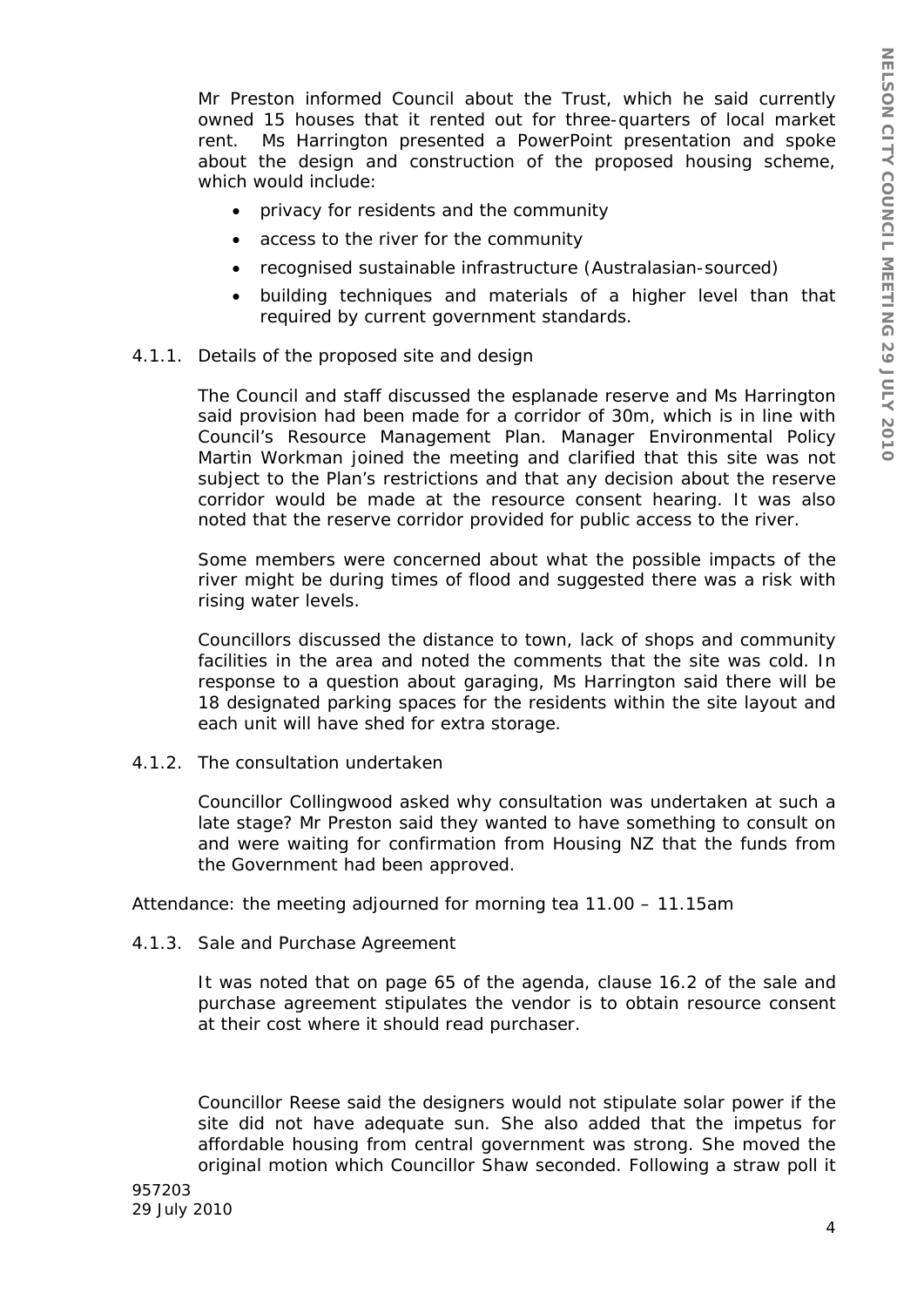was decided that staff should report back at the next meeting to answer some of the questions that were raised. Councillor Reese agreed to withdraw the motion with the leave of her seconder in order that the matter could come back to Council. Councillors were asked to supply questions to Mark Tregurtha before the end of the day to allow for answers to be sought.

The majority of Council agreed that they required more information on the issues that had been raised. It was decided that staff would report back at the next meeting to clarify the concerns raised.

Resolved

*THAT the report be left to lie on the table until the 12 August 2010 Council meeting to enable staff to report back with additional information on outstanding questions.* 

Collingwood/Thomas Carried

## **4.2 Memorandum of Understanding: Nelson Cycle Trails Trust**

Document No. 942523, agenda pages 71-78 refer

Attendance: Councillor Shaw and His Worship the Mayor declared an interest, withdrew from the table and took no part in the proceedings.

Community Liaison Officer Recreation, Chris Blythe joined the meeting and outlined the proposed Memorandum of Understanding and said the recommendations sought Council's approval to move forward with negotiations and to approve Tasman District Council as the primary funding recipient.

Resolved

*THAT Development of a Memorandum of Understanding between Council and the Nelson Cycle Trails Trust be approved in principle;* 

*AND THAT a Memorandum of Understanding be negotiated and drafted with the Nelson Cycle Trails Trust for approval in the next Council term;* 

*AND THAT Nelson City Council approve the Tasman District Council being the primary funding recipient for the Dun Mountain and Tasman Loop Cycle trails;* 

*AND THAT any costs incurred by Nelson City Council in the development of extension of the Dun Mountain Cycle trail be recovered through Tasman District Council.* 

Barker/Boswijk Carried Carried Carried Carried Carried Carried Carried Carried Carried Carried Carried Carried

957203 29 July 2010 **4.3 Heavy Traffic on Muritai Street, Tahunanui**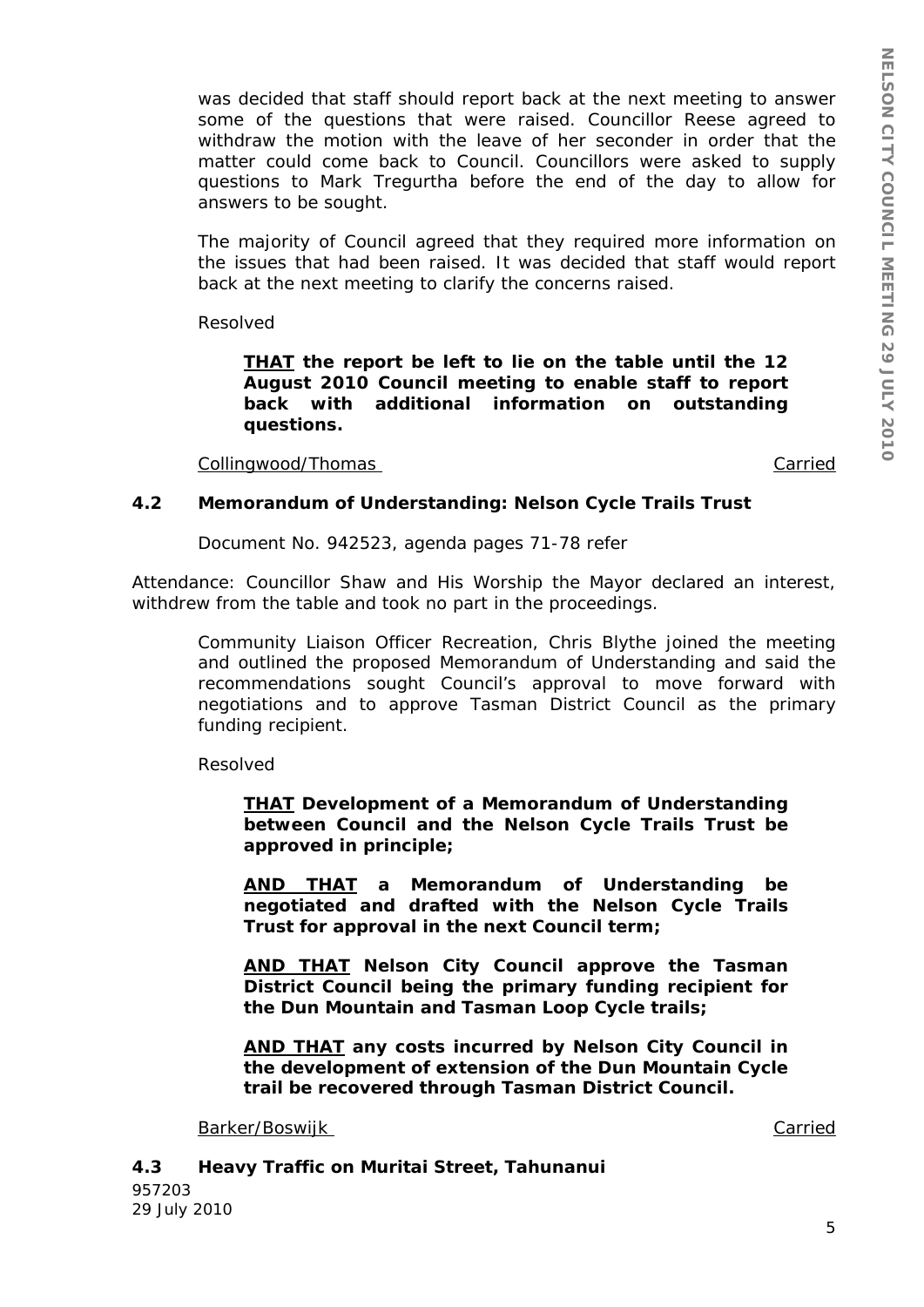Document No. 937578, agenda pages 79-99 refer

Transport Manager, Andrew James joined the meeting and spoke to the report which he said reviewed the effectiveness of the measures put in place in December 2009 to reduce heavy commercial vehicle use on Muritai Street.

Mr James tabled correspondence from Ms Boersma, a resident of Muritai Street who had previously presented a petition to Council regarding the impact of heavy vehicles. Members questioned the measures taken to respond to these residents and discussed if Council had over reacted to the petition. It was agreed that a letter should be sent to Ms Boersma and information on the Arterial Traffic Study would be attached.

Resolved

*THAT the signs installed as part of the November 2009 recommendation remain until Muritai Street is upgraded;* 

*AND THAT once Muritai Street is upgraded the signs installed as part of the November 2009 recommendation be removed;* 

*AND THAT liaison continues with the heavy transport operators and governing organisations, requesting their drivers to avoid using Muritai Street and remain on Tahunanui Drive.* 

Boswijk/Mayor Carried

## **4.4 Asset/Activity Management Policy**

Document No. 951594, agenda pages 100-107 refer

Transport Manager, Andrew James and Manager Community Policy and Planning, Nicky McDonald presented the Asset/Activity Management Policy (the Policy).

Councillor Collingwood noted the consultation on asset management plans required would take considerable staff time and costs and this should be made clear to Audit NZ. Staff clarified that the policy would not require general public consultation to be undertaken on individual plans. Rather levels of service would be consulted on through the Community Plan.

Councillor Reese asked whether it was Councillors' responsibility to determine the level of service as described in item 4.0 of the Policy? Mr James confirmed it was. It was agreed that Councillors would determine levels of service and this would be clarified in the text of any policy.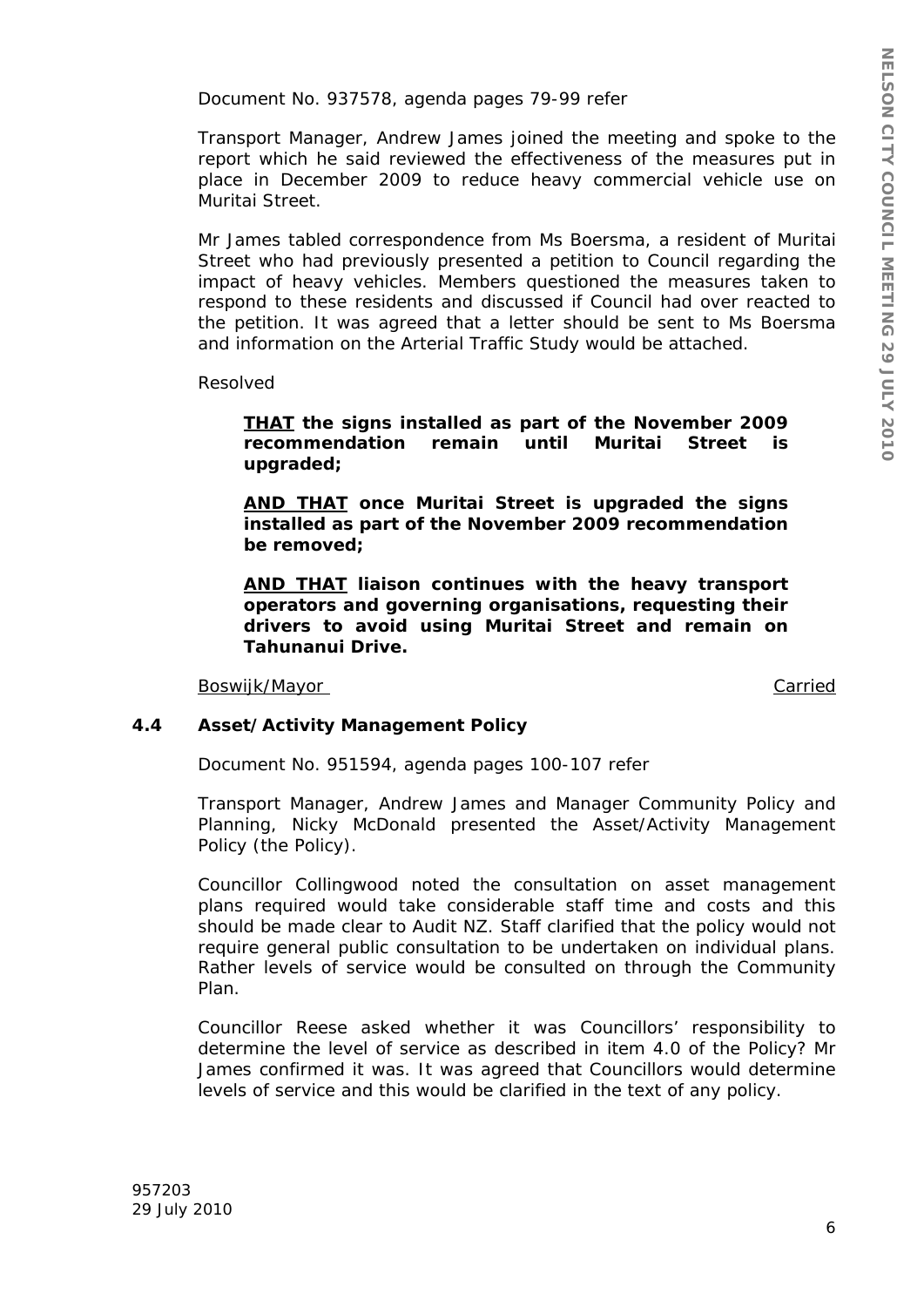Senior Executive Infrastructure, Michael Schruer said staff will present the options for Councillors to determine levels of service after consulting with appropriate stakeholder groups.

Resolved

### *THAT the 2010 Asset/Activity Management Policy (RAD 940208) be adopted.*

Collingwood/Reese Carried

## **4.5 Nelson City Council Land Development Manual 2010**

Document No. 936440, agenda pages 108-114 refer

Councillor Barker asked if the Land Development Manual (the Manual) will require mountable kerbs rather than full height kerbs, and if it will allow footpaths to have consistent heights? Senior Engineering Officer Development, Shane Overend replied that full height kerbs, mountable kerbs and flush kerbs will be an option in the Manual and the use of each will be determined by the location and function of the road. The issue of changes to footpath gradients at driveways had been addressed in the Manual by requiring footpaths to be off-set from the kerb to maintain a consistent gradient, he added.

Resolved

## *THAT the Nelson City Council Land Development Manual 2010 be adopted and replace the Nelson City Council Engineering Standards 2003.*

Reese/Boswijk Carried

## **5.0 REPORTS PRIORITY**

## **5.1 Saxton Pavilion: Code Contribution**

Document No. 953342, supplementary order paper no. 2 refers

Attendance: Councillor Shaw declared a conflict of interest, withdrew from the table and took no part in the proceedings.

The Manager Community Policy and Planning, Nicky McDonald presented the report. She said the codes have a \$50,000 contribution in hand, a potential \$50,000 private donation and have asked if Council would include the money previously contributed to Trafalgar Park. Ms McDonald said the money raised fell well short of the \$760,000 required and recommended that construction not begin immediately as the codes needed more time to fundraise.

As for the naming rights issue, Ms McDonald tabled a submission from the codes to seek naming rights sponsors generically and also tabled documents from the Department of Internal Affairs outlining some legal issues with naming rights involving gaming trusts. Ms McDonald said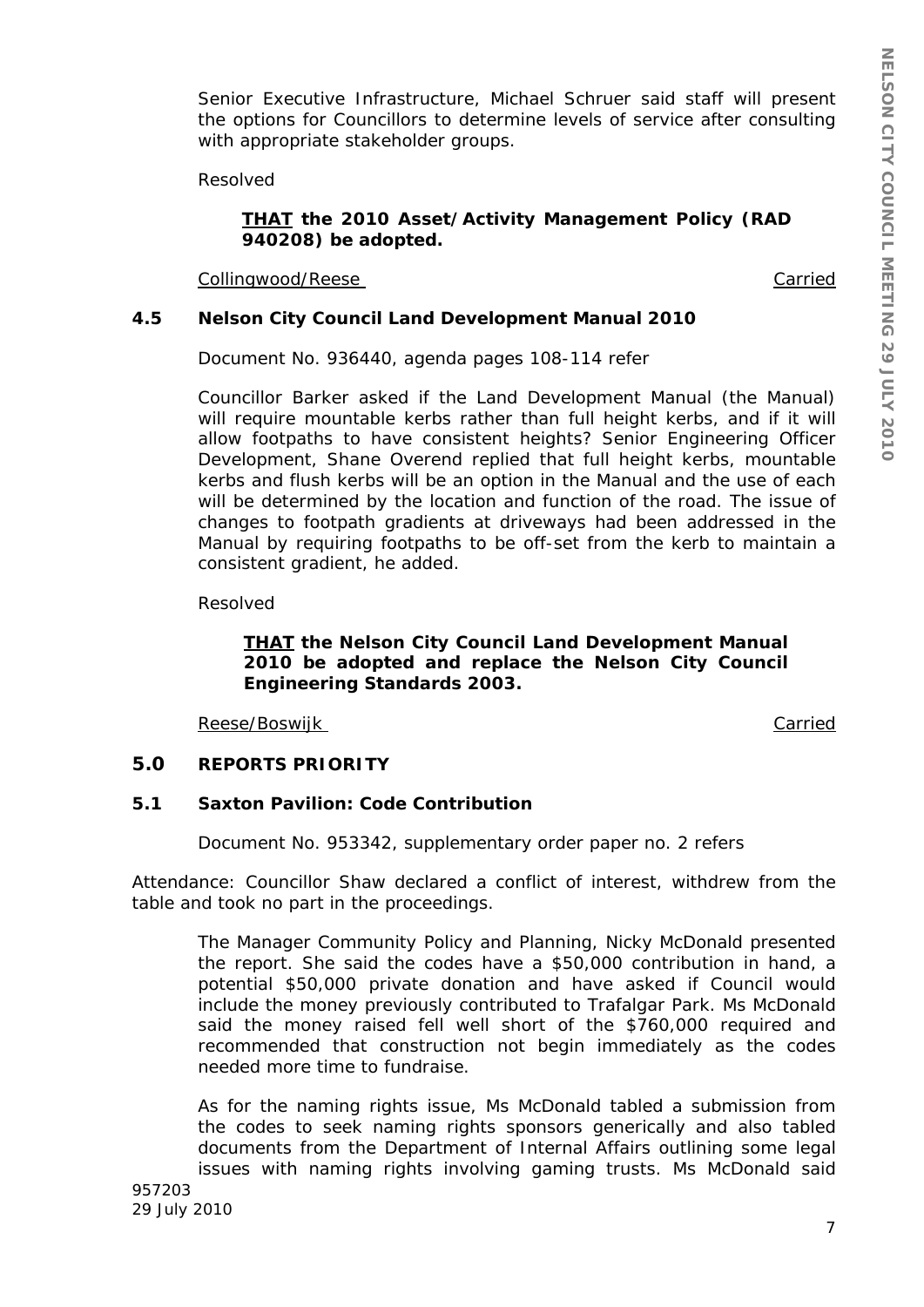Council had two options; to seek naming rights sponsors themselves or to allow codes to identify and report back with naming rights sponsor possibilities.

Ms McDonald said Council needed to make two decisions; whether to start construction immediately and how to respond to the request from codes to pursue naming rights. She circulated a new recommendation giving the Saxton Field Pavilion Charitable Trust an opportunity to seek a naming rights sponsor.

Councillor Rainey said he agreed with the advice from Ms McDonald on both issues and added the codes should be granted additional time as they have numerous funding applications pending that may be successful. Councillor Reese asked about the proportionality of the codes funding contribution given the possibility of attracting funds through a naming rights offer. Ms McDonald said the codes are getting a benefit as any funds raised by the Trust through the naming rights proposal would decrease the overall amount they have to contribute.

Resolved

## *THAT the existing resolutions of 3 June 2010 be confirmed;*

*AND THAT the Saxton Field Pavilion Charitable Trust (the Trust) be authorised to seek a naming rights sponsor for the Cricket/Athletics/Football Pavilion on the following basis:* 

- *that an appropriate level of return be set at a minimum of \$250,000 for a five year contract; and*
- *that all aspects of the contract be consistent with the Naming Rights and Sponsorship Policy; and*
- *that the Trust seek the advice of Council's Senior Legal Adviser on any legal aspects relating to the naming rights contract; and*
- *that funds received from any naming rights contract be acknowledged as a ratepayer contribution and the code contribution be reduced proportionately; and*
- *that the period during which the Trust is able to seek naming rights on behalf of Council expire on 29 October 2010.*

Reese/Miccio Carried

Attendance: The meeting adjourned for lunch from 12.30 – 1.10

# **6.0 REPORTS POLICY (CONTINUED)**

## **6.1 Review of Power and Telecommunications Line Undergrounding Policy**

Document No. 938643, agenda pages 115-121 refer

957203 29 July 2010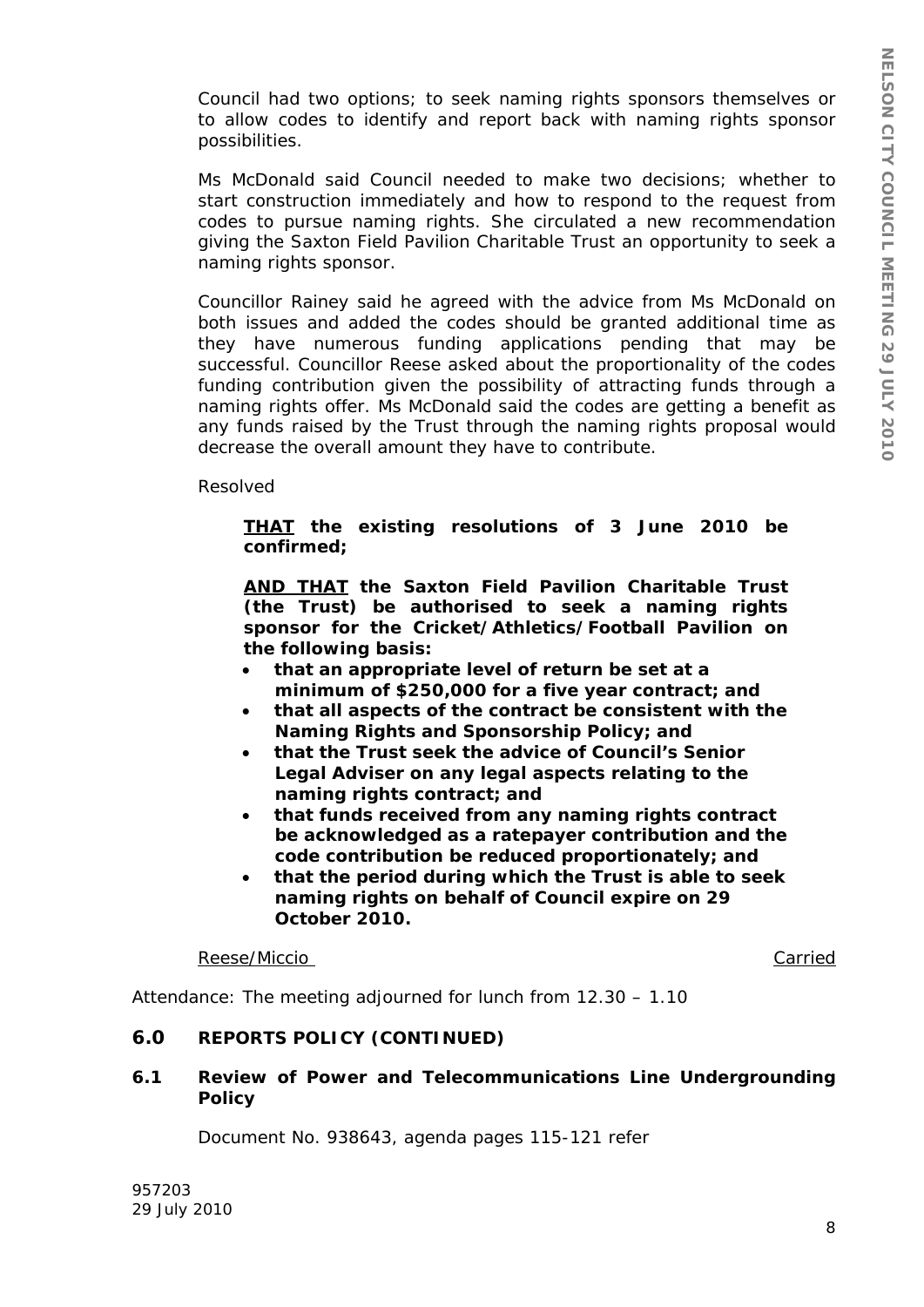Senior Executive Infrastructure, Michael Schruer said staff had difficulty implementing current policy as it is dependent on all the residents paying for their share of the undergrounding (the section from the street to their house) and that power companies will only contribute to the costs within the street if all the residents participate. Mr Schruer said there were four options to consider, which were detailed in the report.

The Council asked how much extra this would cost and Mr Schruer said around \$300,000 annually, however this depends on the projects in the annual plan. Mr Schruer added that utility operators would not underground lines except where trench work of some sort was underway and the opportunity to underground lines was present on that street. Council could only invite the utility operators to undertake undergrounding, they cannot require them to do it, he said.

The Council agreed that utility operators should be encouraged to make a greater contribution to the undergrounding of power and telecommunication lines and that this should be included in the resolution.

Resolved

*THAT subject to consultation during the 2011/12 Annual Plan process, the undergrounding of private power and telecommunication lines be funded by Council, subject to commitment and funding from power supply and telecommunication companies for the undergrounding of their on-street power and telecommunication lines;* 

*AND THAT the undergrounding of power and telecommunication lines only be undertaken in conjunction with Council infrastructure upgrades and renewal projects that require open trenching;* 

*AND THAT the Power and Telecommunication Line Undergrounding Policy 2008 (682950) be rescinded;* 

*AND THAT Council continue to advocate to the network utility operators that they make a contribution to the cost of undergrounding the private lines.* 

Shaw/Collingwood Carried

## **6.2 Review of Drainage Ownership Policy**

Document No. 947339, agenda pages 122-141 refer

Resolved

*THAT the revised drainage ownership policy be adopted;* 

*AND THAT the proposed new category of work be established from the date of this meeting for the*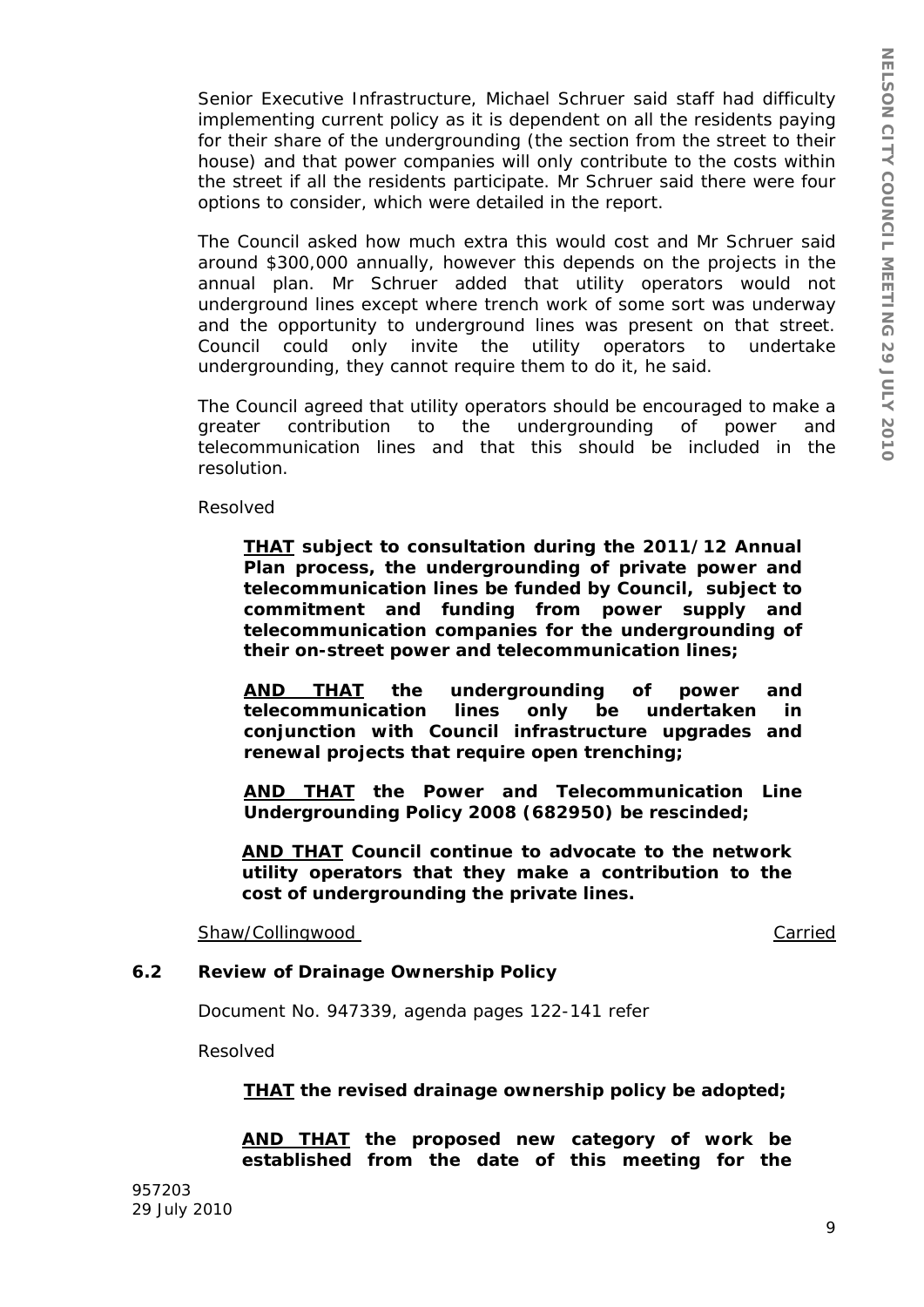*2010/11 financial year and also be incorporated into the 2011/12 Annual Plan, Stormwater Asset Management Plan and Community Plan.* 

Thomas/His Worship the Mayor Carried

#### **6.3 Nelson Regional Sewerage Business Unit – Wastewater Reuse for Irrigation**

Document No. 937177, agenda pages 142-144 refer

Senior Executive Infrastructure, Michael Schruer said the Nelson Golf Club was enthusiastic about using the water from the new pipeline to Monaco and that they would have to pump it from Bells Island and further treat the effluent. Mr Schruer said he was in discussion with Greenacres Golf Club however they would need to install a pipeline from Bells Island to use the water and he was urging them to commit.

It was noted that if the agreement with the Nelson Golf Club was not forthcoming by 30 November 2010, staff were to report back to Council before delaying the installation of the pipeline.

Resolved

*THAT the \$285,000 cost of the 250mm diameter irrigation pipeline from Bells Island to Monaco be funded by Council;* 

*AND THAT the operation and maintenance of the scheme to pump, treat and reticulate treated wastewater to the point of supply be undertaken by the NRSBU;* 

*AND THAT all costs associated with the irrigation scheme, after the installation of the estuary pipeline, be recovered from the users;* 

*AND THAT, if an agreement to proceed with the project is not forthcoming from the Nelson Golf Club by 30 November 2010, the pipe will not be installed.* 

Boswijk/Collingwood **Carried** 

### **6.4 Notification of Proposed Plan Change 18 – Nelson South**

Document No. 946357, agenda pages 145-195 refer

Staff informed the Council that this Plan Change was an 'administrative tidy-up'. The Council highlighted the proposed road link between Hill Street and The Ridgeway and asked if this Plan Change would preclude this road link being developed in the future.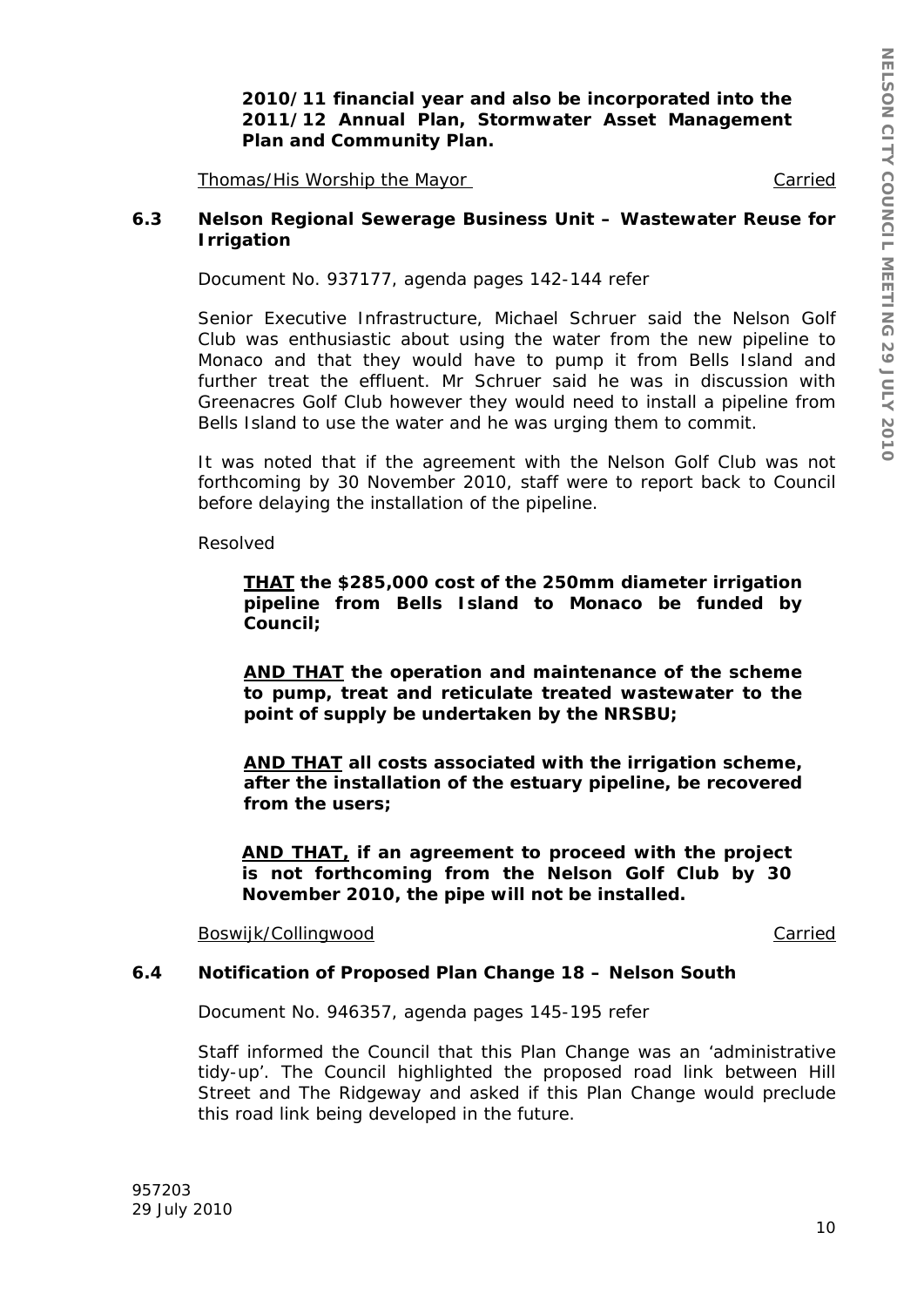Senior Policy Planner, Peter Mr Rawson confirmed that the option for a road link has not been closed off, however to include it would require a higher level of consultation than has been completed with this Plan Change and staff would have to revisit the timeline for its notification. Mr Rawson informed Council that the road link could be developed through compulsory acquisition or negotiation with landowners at a later date.

Divisional Manager Planning and Consents, Richard Johnson said the Plan Change has been well consulted on and there is a significant measure of support from those consulted but this did not include the road link. He advised Council that the road link was a high risk issue and should be dealt with when required as a separate project.

Resolved

- *1. THAT Proposed Plan Change 18 Nelson South to the Nelson Resource Management Plan as shown in Attachment 1 to Report 946357 be adopted and approved for public notification;*
- *2. AND THAT the Section 32 report for Proposed Plan Change 18 – Nelson South as shown in Attachment 2 to Report 946357 be adopted and approved for public notification;*
- *3. AND THAT the Chair of the Plan Change Committee and the Divisional Manager Planning and Consents be given the authority to approve minor technical wording amendments, or correction of errors, to the proposed Plan Change documents to improve readability and/or consistency prior to public notification*

Holmes/Reese Carried

## **6.5 Plan Change 15 - Heritage**

Document No. 946511, agenda pages 196-220 refer

Resolved

*THAT the minutes of the Hearing Committee to Plan Change 15 – Heritage as shown in Attachment 2 to Report 946511, be received;* 

*AND THAT Plan Change 15 – Heritage to the Nelson Resource Management Plan, as shown in Attachment 1 to Report 946511, be adopted for the reasons outlined in Section 4.6 of this Report;* 

*AND THAT Plan Change 15 – Heritage to the Nelson Resource Management Plan as shown in Attachment 1 to Report 946511 be made operative on 9 August 2010;*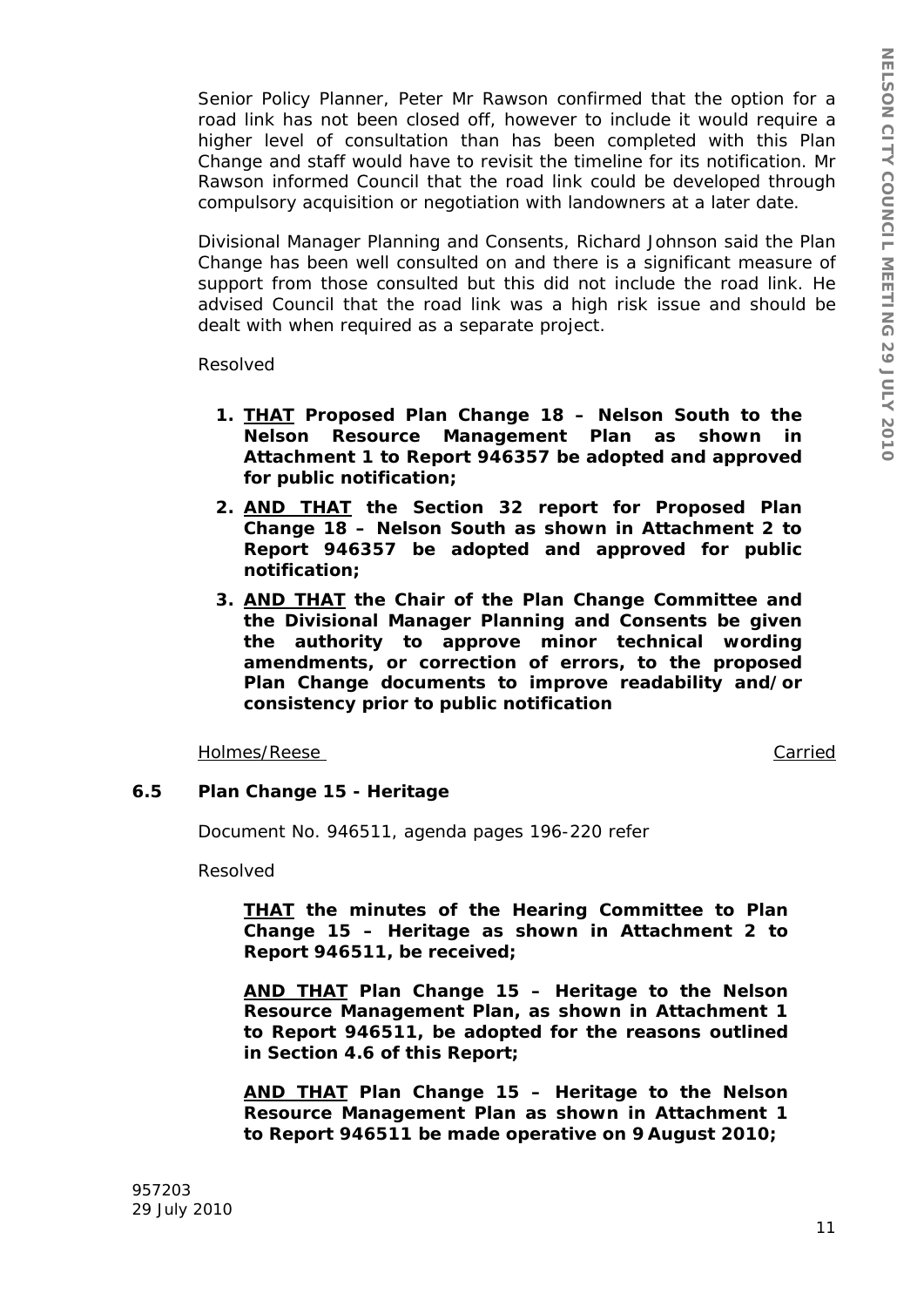*AND THAT the decision and operative date for Plan Change 15 - Heritage be publicly notified together and at least five working days prior to the operative date.* 

Shaw/Boswijk Carried Carried Carried Carried Carried Carried Carried Carried Carried Carried Carried Carried Carried Carried Carried Carried Carried Carried Carried Carried Carried Carried Carried Carried Carried Carried C

#### **6.6 Notification of Plan Change 17 – Enner Glynn and Upper Brook Valley Structure Plan**

Document No. 944880, agenda pages 221-273 refer

Resolved

*THAT Proposed Plan Change 17 – Enner Glynn and Upper Brook Valley Structure Plan- to the Nelson Resource Management Plan as shown in attachment 1 to report 944880 be adopted and approved for public notification;* 

*AND THAT the Section 32 report for Proposed Plan Change 17 – Enner Glynn and Upper Brook Valley Structure Plan - as shown in attachment 2 to report 944880 be adopted and approved for public notification;* 

*AND THAT the Chair of the Plan Change Committee and the Divisional Manager Planning and Consents be given the authority to approve minor technical wording amendments, or correction of errors, to the proposed Plan Change documents to improve readability and/or consistency prior to public notification.* 

Cotton/Boswijk Carried

### **7.0 REPORTS FROM COMMITTEES**

#### **7.1 Founders Heritage Park Sub-Committee**

Document No. 935314, agenda pages 274-277 refers

Resolved

*THAT the minutes of the meeting of the Founders Heritage Park Sub-Committee, held on Wednesday 9 June 2010, be received.* 

Holmes/His Worship the Mayor Carried Carried

**7.2 Nelson Youth Council** 

Document No. 947033, agenda pages 278-282 refers

In response to a question, Manager Strategic Planning and Administration Mark Tregurtha said he had heard from about five organisations that are planning to hold meet the candidate sessions. He said that the Victory Room is available at a discounted rate of \$100, the Council Chamber is

957203 29 July 2010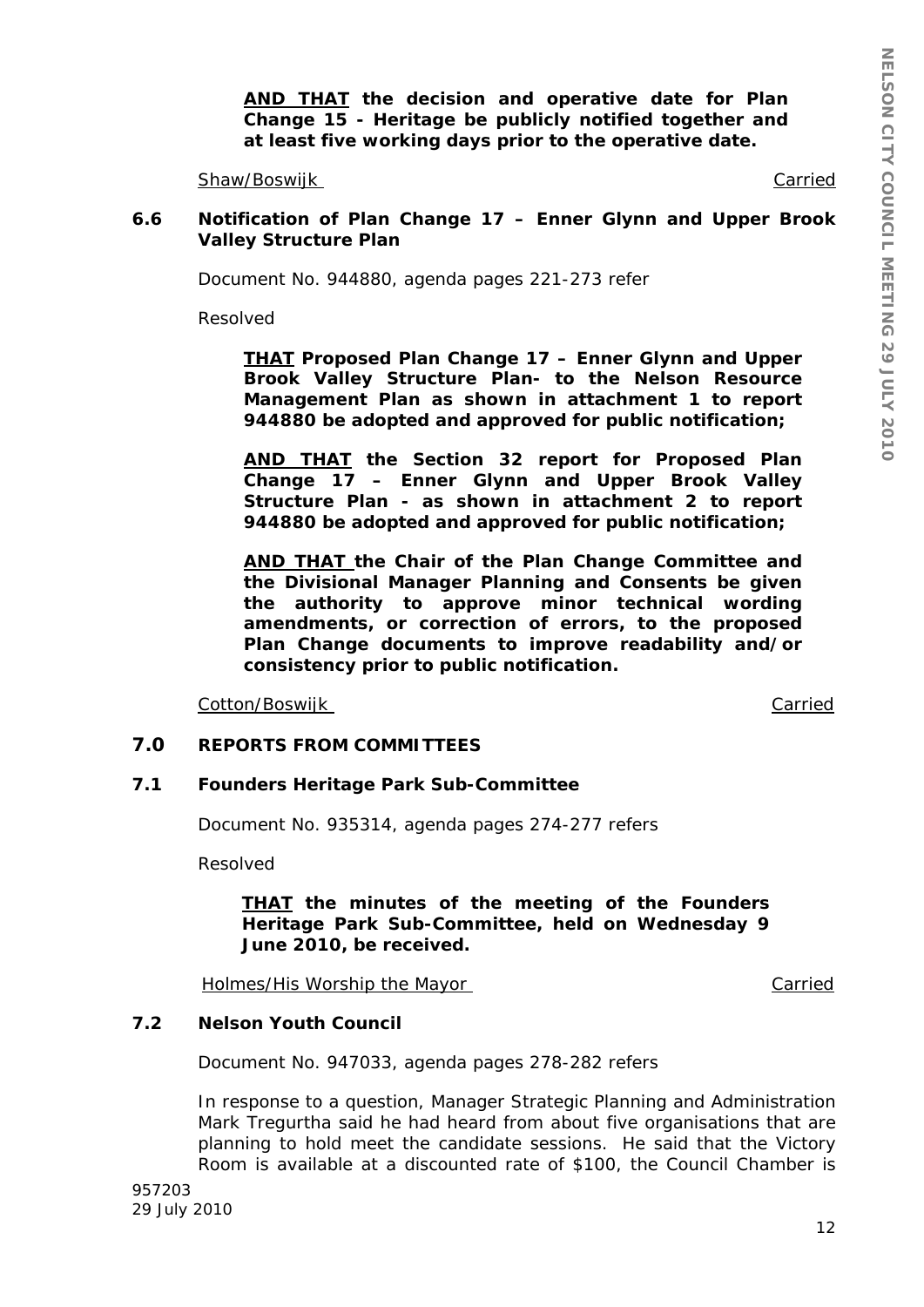available free of charge and there is a discounted rate available for the Trafalgar Centre of about \$100 an hour (the normal charge is around \$3000 per day with set up charges on top of that).

When asked if these organisations had been encouraged to work together Mr Tregurtha replied that the Council could not be seen to endorse any particular meeting or group however he did mention to all groups enquiring about all the other meetings that were being planned so that they might try to avoid double bookings. However ultimately it was up to those organisations to make their own arrangements.

Resolved

*THAT the minutes of the meeting of the Nelson Youth Council, held on Wednesday 30 June 2010, be received.* 

Boswijk/Reese Carried

### **7.3 Audit Risk and Finance Committee**

Document No. 952220, agenda pages 283-284 refers

Resolved

## *THAT the minutes of the meeting of the Audit Risk and Finance Committee, held on Wednesday 14 July 2010, be received.*

Thomas/His Worship the Mayor Carried

**8.0 MAYORS REPORT** 

His Worship the Mayor spoke about the process to amalgamate Nelson City Council and Tasman District Council and said he supported the process to 'test the waters'. His Worship the Mayor sought consensus from the Council as to its position on this topic.

The Chief Executive tabled correspondence from Donald Riezebos (??) about the process for the proposal and said the larger issue would be what submission is approved by Council as its collective opinion.

Councillor Miccio said by approving a recommendation supporting the proposal for a union, the Council was making a public statement that they are actively pursuing the issue and wish to gauge the public's opinion.

Councillor Miccio moved the resolution and it was seconded by Councillor Barker. The motion was put and carried.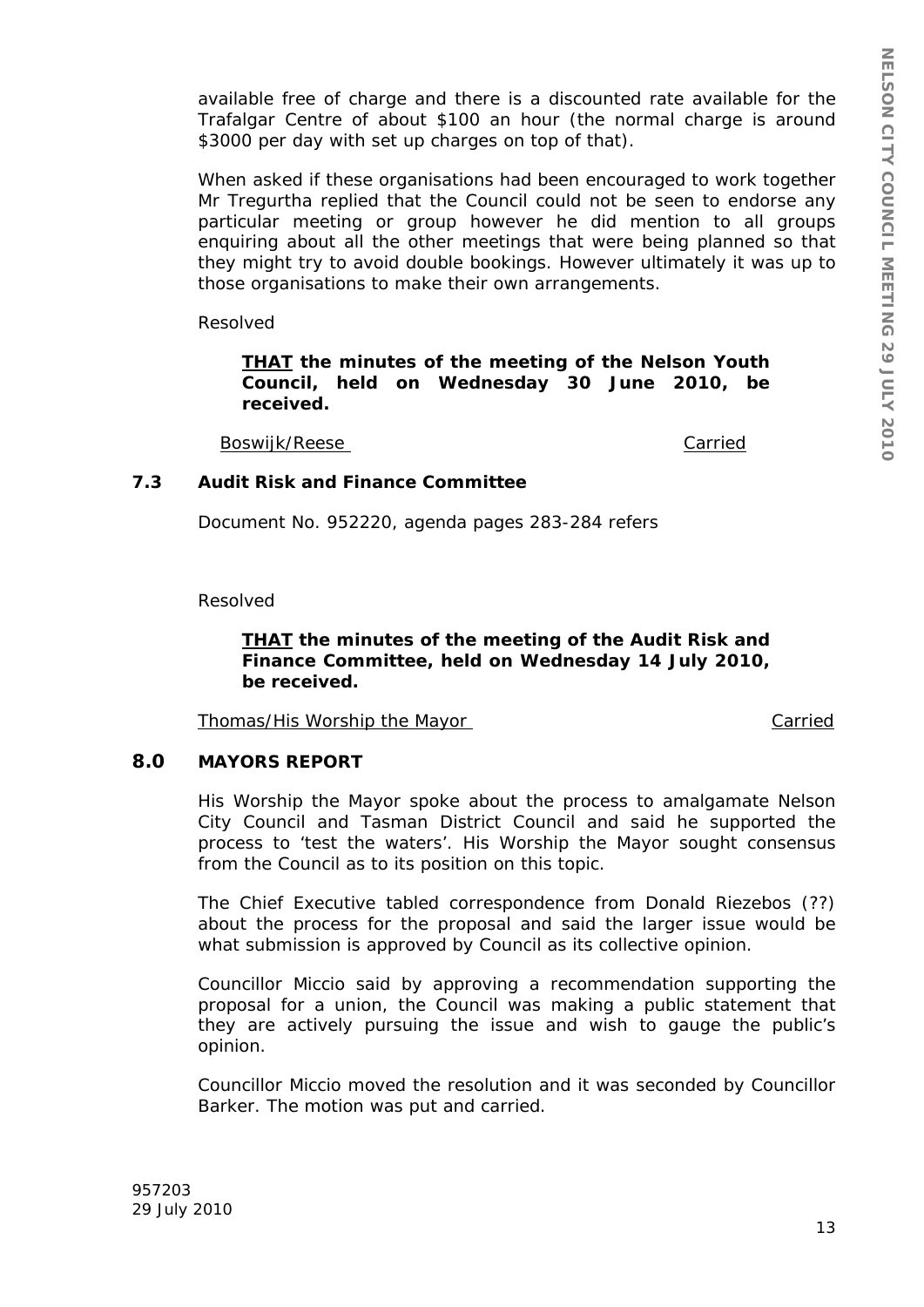*THAT the Nelson City Council supports the independent Local Government Commission investigation into council options for the region.* 

Miccio/Barker Carried Carried Carried Carried Carried Carried Carried Carried Carried Carried Carried Carried

### **9.0 PUBLIC EXCLUDED MINUTES**

#### **9.1 Exclusion of the Public**

Resolved

*THAT the public be excluded from the following parts of the proceedings of this meeting in accordance with section 48(1)(a) of the Local Government Official Information and Meetings Act 1987 on the grounds that the public conduct of this part of the proceedings of the meeting would be likely to result in the disclosure of information for which good reason for withholding exists.* 

*i) Nelson City Council Public Excluded Minutes – 15 July 2010* 

*Reasons:* 

*To enable the Council to carry out negotiations or commercial activities without prejudice or disadvantage; or* 

*To protect information where the making available of the information would unreasonably prejudice the commercial position of the person who is the subject of the information; or* 

*To protect the privacy of natural persons.* 

#### *ii) Port Nelson Limited – Proposed Exchange of Land*

*Reasons:* 

*To enable the Council to carry out negotiations or commercial activities without prejudice or disadvantage; or* 

*To protect the privacy of natural persons.* 

#### *iii) Review of Arms Length Entities*

*Reason:* 

*To enable the Council to carry out negotiations or commercial activities without prejudice or disadvantage.* 

Holmes/Barker Carried